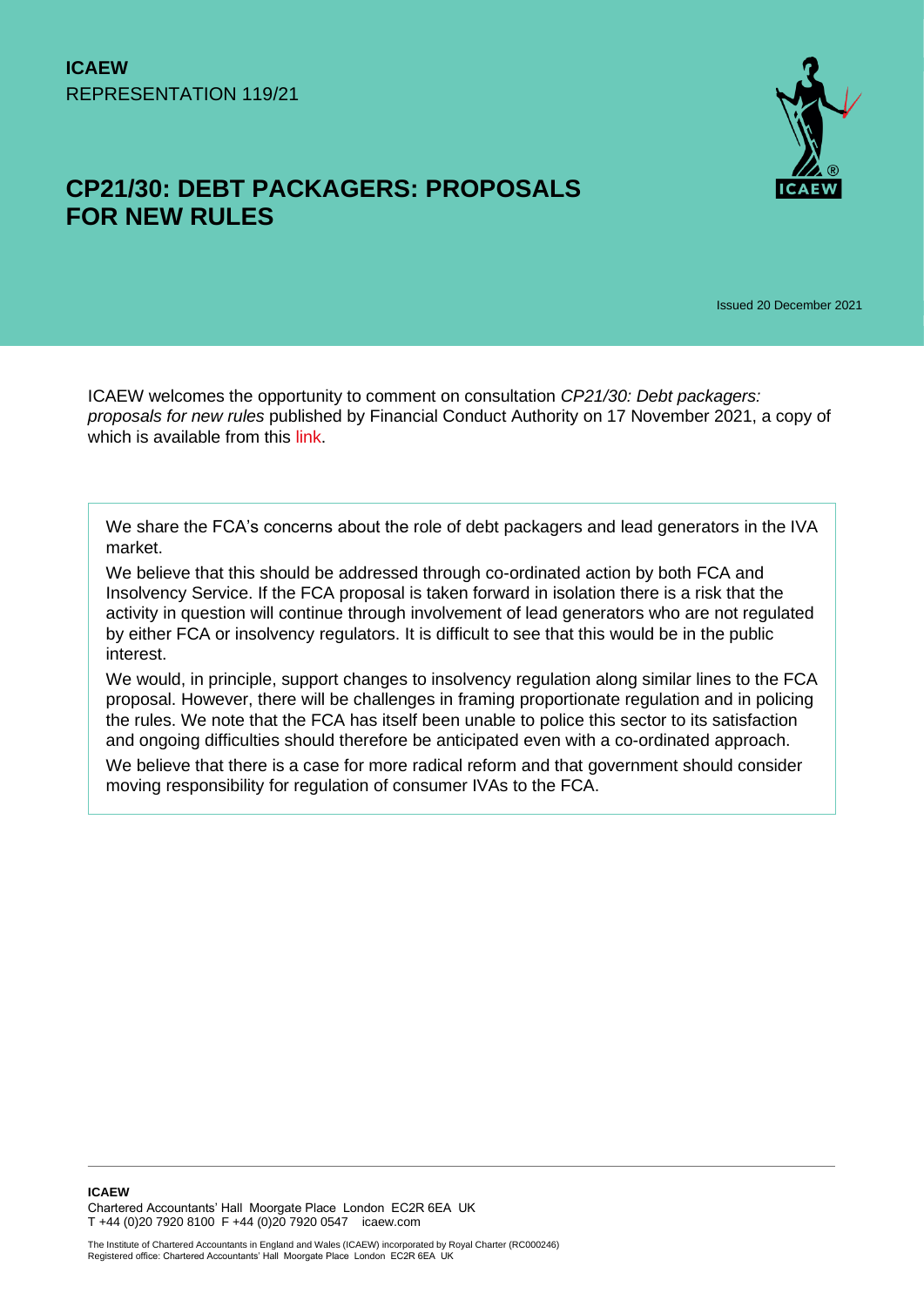This ICAEW response of 20 December reflects consultation with ICAEW's Insolvency Committee which is a technical committee made up of Insolvency Practitioners working in large, medium and small practices.

ICAEW is the largest single insolvency regulator in the UK licensing over 800 of the UK's 1,700 or so insolvency practitioners as a Recognised Professional Body.

ICAEW is a world-leading professional body established under a Royal Charter to serve the public interest. Our vision is that ICAEW Chartered Accountants enable a world of sustainable economies. In pursuit of this ICAEW works with governments, regulators and businesses and leads, connects, supports and regulates more than 157,800 chartered accountant members in over 147 countries. ICAEW members work in all types of private and public organisations, including public practice firms, and are trained to provide clarity and rigour and apply the highest professional, technical and ethical standards.

© ICAEW 2021

All rights reserved.

• it is appropriately attributed, replicated accurately and is not used in a misleading context;

• the source of the extract or document is acknowledged and the title and ICAEW reference number are quoted.

Where third-party copyright material has been identified application for permission must be made to the copyright holder.

For more information, please contact: representations@icaew.com

This document may be reproduced without specific permission, in whole or part, free of charge and in any format or medium, subject to the conditions that: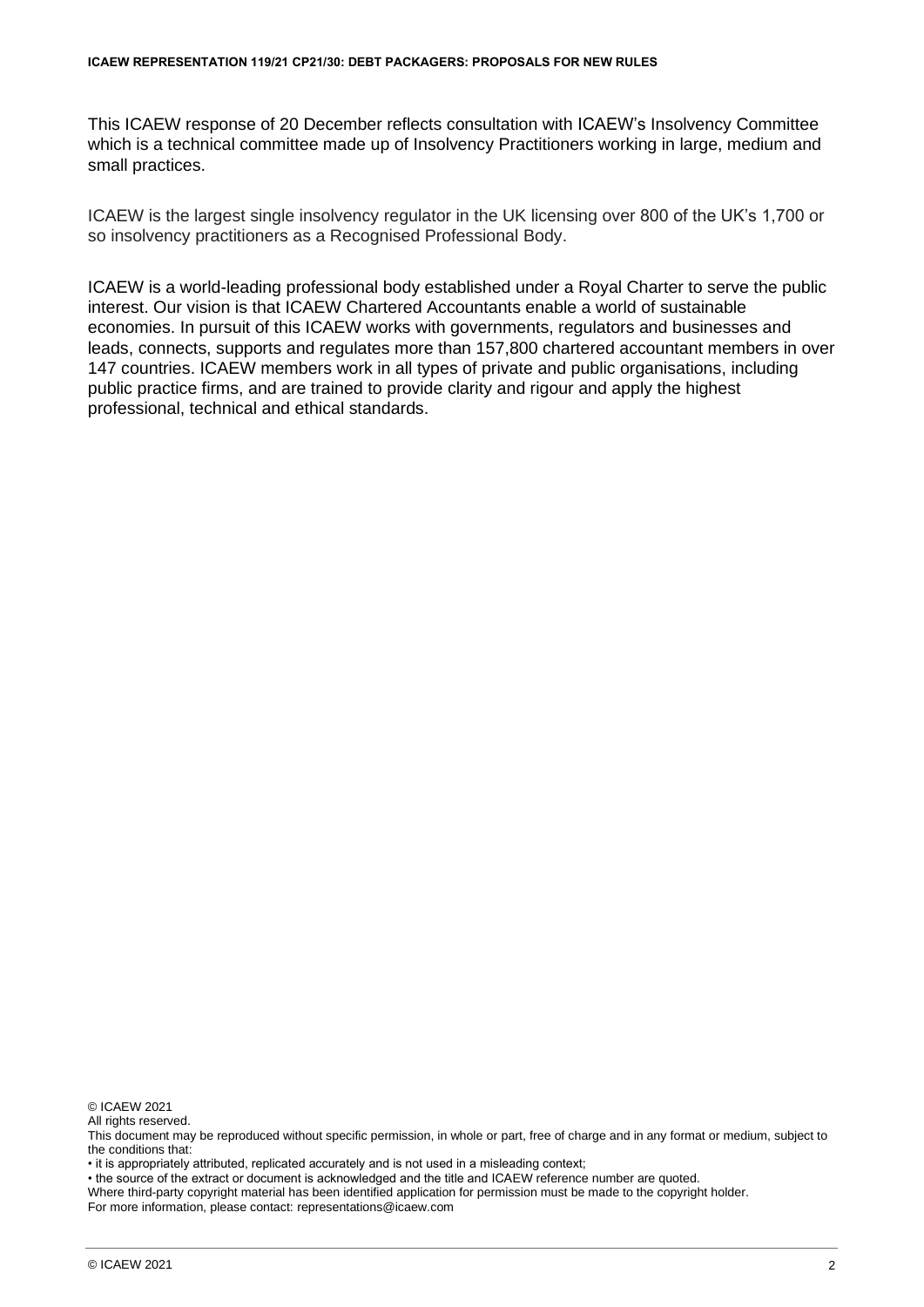# **KEY POINTS**

# **QUALIFIED SUPPORT FOR THE PROPOSAL**

- 1. We have considered the proposal only insofar as it relates to IVAs.
- 2. We agree that too many debtors are entering into IVAs in cases where there would be better alternatives for them. We also agree that FCA authorised debt packaging firms who refer debtors to IVA providers for a fee are part of the problem including because of conflicts that are not being properly managed.
- 3. If, as seems to be the case, the FCA is unable to police the activity sufficiently to ensure compliance with its rules, then we agree that the proposed ban is an appropriate step.
- 4. We agree that alternatives such as capping referral fees could be problematic for reasons identified in the consultation. We also agree that possible avoidance measures should be anticipated, so that, for instance, the ban should cover associates and relevant remuneration generally.
- 5. However, the proposal may lead to adverse consequences. It also addresses only one concern about the debt advisory and debt solutions market. Looking at the issue more holistically, we believe that more extensive regulatory reform is required.

# **POSSIBLE ADVERSE CONSEQUENCES**

# **Increase in unregulated activity**

- 6. The proposals only cover FCA authorised 'debt-packager' services and according to the FCA this will 'end the debt packager business model'.
- 7. However, the concerns relate not just to debt packagers (who provide debt advice) but also to lead generators who may not provide advice (or therefore need to be FCA regulated).
- 8. The proposal does not, therefore, address the whole problem. Indeed, it may result in expansion of the unregulated lead-generator business.
- 9. While the FCA may perceive dealings between IPs and unregulated lead-generators to be a matter for the insolvency regulators (see further below), it will nevertheless need to ensure that any 'lead-generator' services provided by non-FCA authorised persons do not, in fact, constitute debt-counselling (which would require FCA authorisation). The distinction may not always be clear cut.

# **Need for co-ordinated regulatory action**

- 10. The proposal will require some existing materials of the insolvency regulators to be updated to reflect the change. For instance, the Insolvency Service's [consumer IVA protocol](https://www.gov.uk/government/publications/individual-voluntary-arrangement-iva-protocol/iva-protocol-2021) and its guidance on [Monitoring Volume Individual Voluntary Arrangement and Protected Trust Deed](file:///C:/Users/PSO3AB/AppData/Local/Microsoft/Windows/INetCache/Content.Outlook/6OP36EOY/Monitoring%20Volume%20Individual%20Voluntary%20Arrangement%20and%20Protected%20Trust%20Deed) [providers](file:///C:/Users/PSO3AB/AppData/Local/Microsoft/Windows/INetCache/Content.Outlook/6OP36EOY/Monitoring%20Volume%20Individual%20Voluntary%20Arrangement%20and%20Protected%20Trust%20Deed) currently refer to use of FCA authorised lead generators and/or debt packagers or for introducer firms to be FCA authorised. Any necessary changes should be made at the same time as the FCA's changes to ensure regulatory coherence.
- 11. More significantly, insolvency regulation has in part relied upon FCA regulatory control over debt-packagers. As it will no longer be able to do so, there is likely to be a knock-on effect for insolvency regulation. We comment below on some of the challenges in that respect, but as a matter of principle we believe that the FCA initiative should be co-ordinated with the Insolvency Service and that the overall impact should be assessed, and measures implemented, in a holistic way.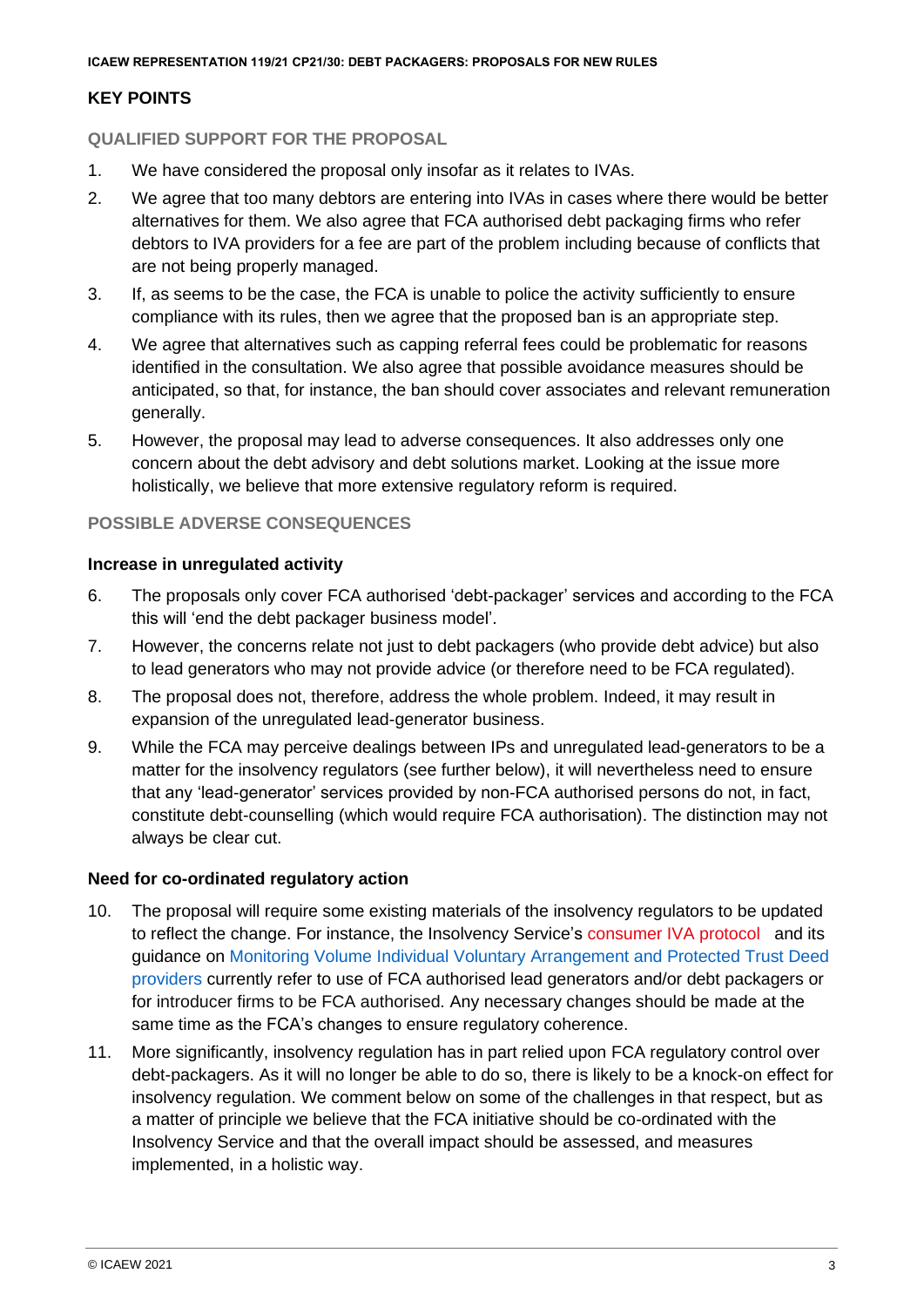#### **Challenges for insolvency regulation**

- 12. In principle we would support changes to insolvency regulation along broadly similar lines to the FCA proposal. However, the detail would require consideration.
- 13. In keeping with FCA's conclusions, we think it likely that some market participants will seek to organise (or characterise) the relevant activity in ways that avoid breaching rules, but which could still result in cases being channelled into IVAs when other processes would be preferable. For instance, lead-generator services to IVA providers currently often include collating relevant information about a debtor. That activity might currently be characterised as, or included within, a 'referral' arrangement (caught by a prohibition on referral fees) or could be a self-standing service (which might not be caught).
- 14. The broad prohibition proposed by FCA has the advantage of simplicity and clarity (and we share FCA's concerns about permitting relevant fees up to a certain level). However, before adopting a similar approach the insolvency regulators would need to assess the potential impact on the market. For instance, it is possible that lead-generators could provide such services more efficiently than an IVA provider, so that simply banning the practice might adversely impact the market.
- 15. Another area of potential difficulty for insolvency regulators is that they regulate IPs as individuals. It can be difficult for the regulators to identify any payments not made through individual estates of debtors. If an IVA provider were to make payments to an introducer from the provider's own funds, there is little regulatory remit to review their records to identify it. This is, in our view, a flaw in the insolvency regulatory regime and we comment further on that below.

#### **Impact on the IVA and debt advice market**

- 16. As one of the outcomes of the proposals will be to reduce the number of IVAs carried out relative to other available processes, some economy of scale may be lost and IVAs may become more expensive (and so appropriate for even fewer cases). The need for good advice and access to alternative processes will thus remain of vital importance.
- 17. The consultation appears sanguine about an increased role for not-for-profit providers (**NFPs**). However, our impression is that they are already stretched and may not have resources necessary to fill any gap left by the proposed ban. Their input on the FCA proposals will be vital because, if they cannot provide the services required, it is unlikely that the objective of ensuring that debtors have ready access to good quality advice will be met.
- 18. The FCA notes that some NFPs are partly funded through referral fees, including from IVA providers. The FCA has concluded that the level of referral funding allows a distinction to be drawn between commercial and NFP providers, but, in principle, similar risks of conflicts arise. In practice, that risk may grow if NFPs step into the shoes of debt-packagers (and the referral fees they formerly benefited from). The FCA will need to ensure that the difficulties encountered in the for-profit sector do not arise in the NFP sector.
- 19. Provision of information or advice on personal debt and potential debt solutions is increasingly made through on-line channels. There will be an incentive for IVA providers to develop these platforms following changes to the lead generator model and as consumers seek more 'remote' and less face-to-face advice. It will therefore become increasingly important that the regulatory status of such channels is clear and that involvement of unregulated entities does not result in poor outcomes due to any weakness in the regulatory regime.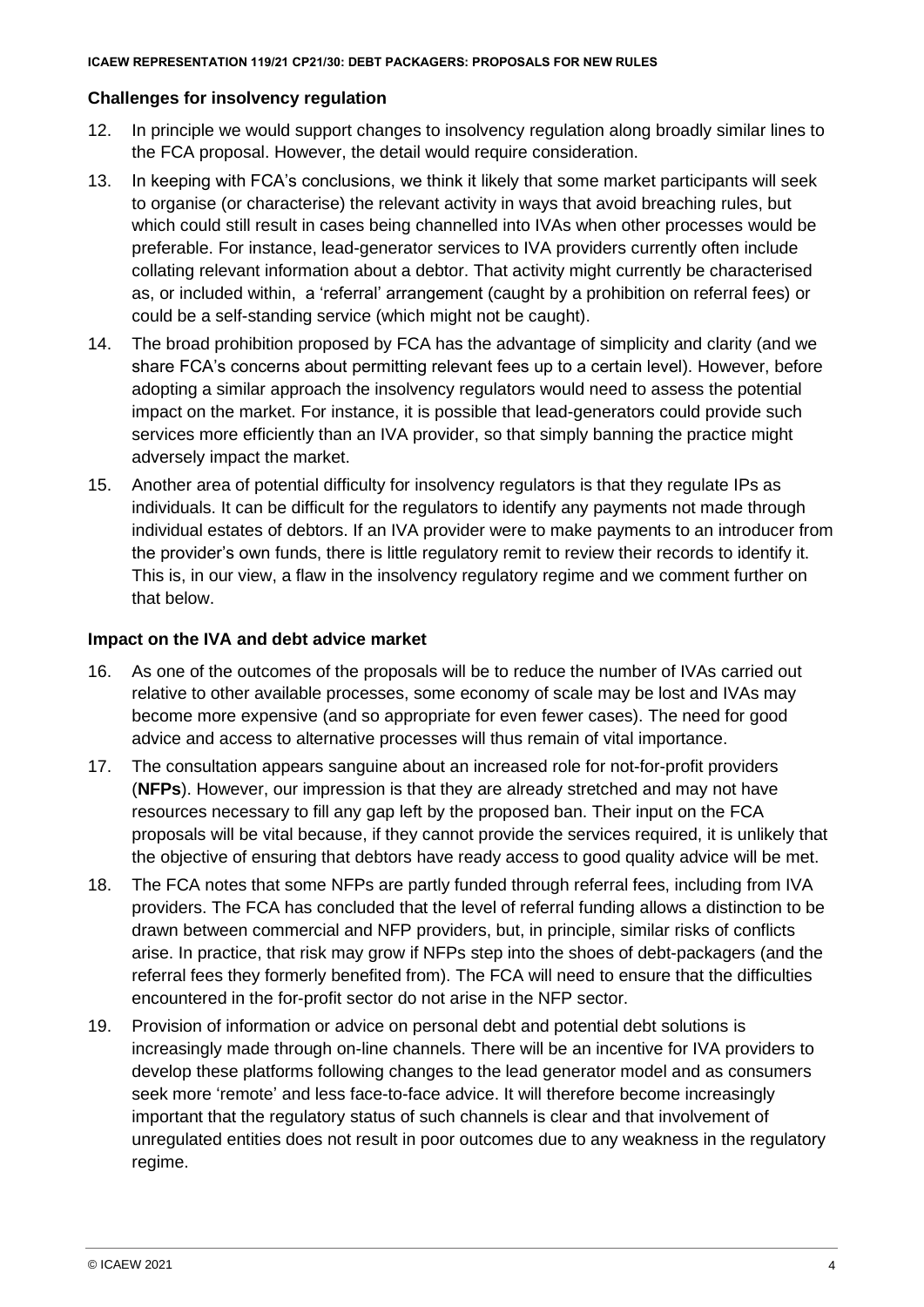#### **ICAEW REPRESENTATION 119/21 CP21/30: DEBT PACKAGERS: PROPOSALS FOR NEW RULES**

## **UNDERLYING ISSUES THAT NEED TO BE CONSIDERED**

- 20. Understandably the proposal is limited to difficulties that are within the FCA's powers to address. But these difficulties are just a symptom of more fundamental issues that, in our view, call for government action (see our response to the consultation on breathing space reforms for more detail on this - Rep [16/19\)](https://www.icaew.com/-/media/corporate/files/technical/icaew-representations/2019/icaew-rep-16-19-breathing-space-consultation.ashx).
- 21. In considering the various issues and possible solutions, it is important to bear in mind that providing professional debt advice takes skill, time and can involve risk. In short, when provided on a paid-for basis, it can be expensive. But those seeking the advice are inevitably (with rare exceptions) those who can least afford it.
- 22. While we agree that debt-packaging and lead generator activity has resulted in over-use of IVAs, there are other reasons why debtors may end up in a process that is not, objectively, the 'best' for them (at least from a financial perspective).
- 23. In many cases, bankruptcy would be the more logical alternative. But debtors may be deterred from taking that route due to the stigma that is still associated with it, and the £680 upfront fee. This is a substantial amount for those in financial difficulty and inevitably a deterrent when compared to processes such as IVAs that appear to be 'free' at point of entry (even if they ultimately cost more).
- 24. Debtors also seek quick solutions to immediate financial distress (and the emotional distress that accompanies it). Debt-packagers and lead generators may not be doing a good job in crucial respects (as explained in the consultation), but they do appear to be effective at reaching debtors, obtaining basic information about them, and providing a rapid 'solution' (good or bad). Unless NFPs are as effective in these respects, debtors may suffer detriment.
- 25. While it appears from the consultation that FCA has been liaising with Insolvency Service, we believe there is regulatory tension arising from split responsibilities. The proposal moves many of the problems associated with debt-packaging from the FCA to the insolvency regulators, but the insolvency regulators already face challenges in the consumer IVA sector as noted above.

#### **ICAEW SUGGESTIONS FOR FURTHER REGULATORY CHANGE**

- 26. Assuming FCA proceeds with its proposal and subject to a considered impact assessment by the Insolvency Service, we believe that the insolvency regulators should introduce equivalent measures, ie broadly speaking, ban IPs/IVA providers from paying fees to lead-generators (albeit mindful of the challenges noted above).
- 27. As noted above (and in our Rep 16/19) there are a number of concerns about the IVA market. We note that Insolvency Service is planning a review of the personal insolvency regulatory landscape as part of its [5 year strategy.](https://www.gov.uk/government/publications/the-insolvency-service-strategy-2021-to-2026/the-insolvency-service-strategy-2021-to-2026) We believe that it, and government, should consider changing the regulatory regime so that IVA firms are regulated, rather than just the IPs within them.
- 28. Indeed (again, as noted in Rep 16/19), we think there is a case for consumer IVAs to be regulated by FCA rather than the insolvency regulators. The same might apply to consumer bankruptcies, so that a single regulator (suited for the purpose) is responsible for all consumer debt solutions.
- 29. Unless and until such reforms are made, the availability of debt advice by non-FCA authorised professionals will be important. We note, however, that under the current regulatory regime many IPs are, in effect, excluded from providing the full range of debt advice despite being among the best qualified to do so, as explained in our [Rep 10/18.](https://icaew.access.preservica.com/index.php/IO_d9e05ce0-a139-45e9-b659-c1e4009c6428/) While IPs might currently only meet a relatively small amount of the overall need, no source of appropriate advice should be disregarded. Therefore, as a matter of principle and